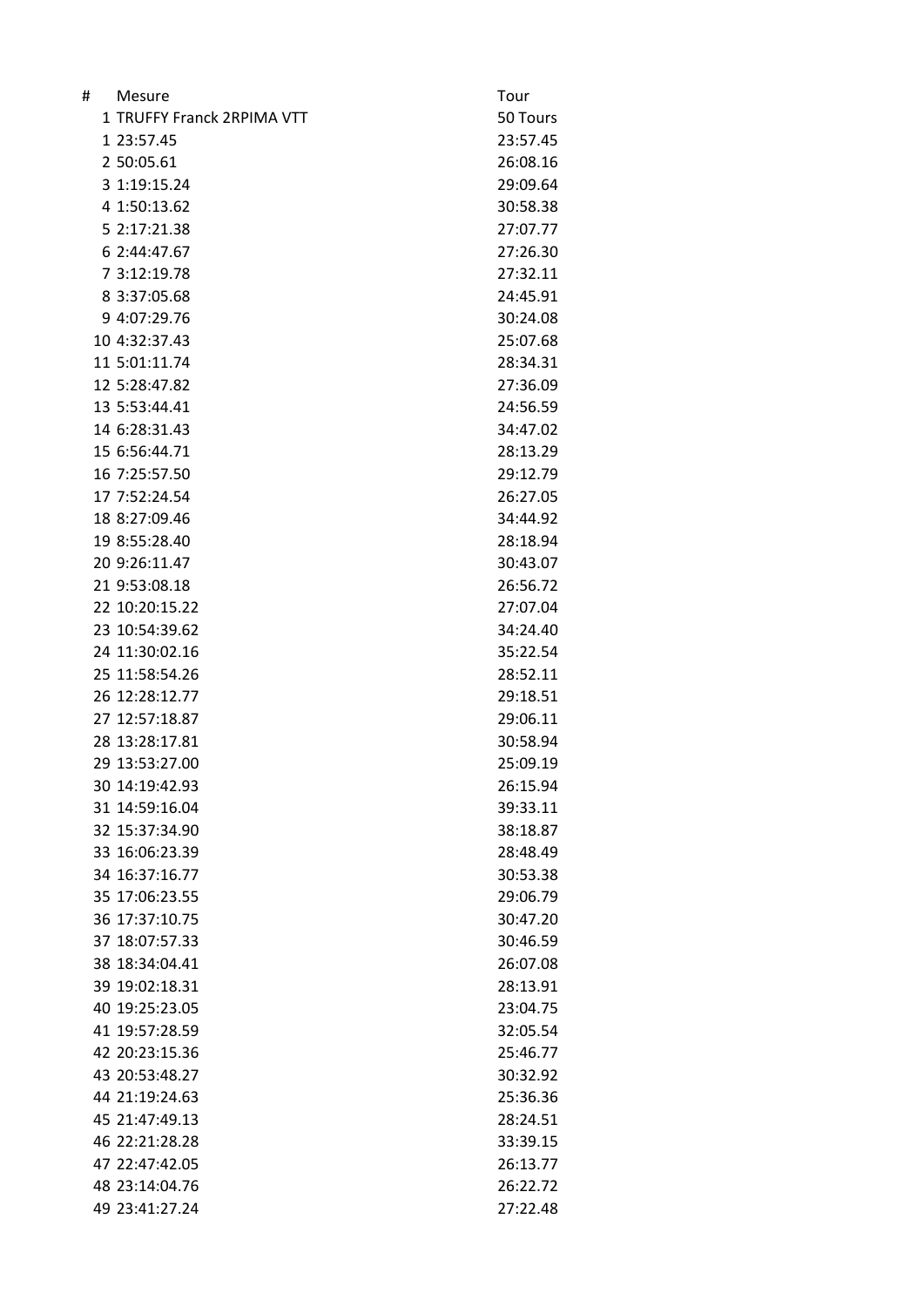| 50 24:03:55.80                 | 22:28.56 |
|--------------------------------|----------|
| 3 DERFLA Stéphane Entente T974 | 63 Tours |
| 1 22:33.57                     | 22:33.57 |
| 2 44:14.39                     | 21:40.83 |
| 3 1:06:18.52                   | 22:04.14 |
| 4 1:30:26.70                   | 24:08.18 |
| 5 1:52:40.08                   | 22:13.38 |
| 6 2:15:12.04                   | 22:31.97 |
| 7 2:38:12.25                   | 23:00.22 |
| 8 3:03:16.66                   | 25:04.41 |
| 9 3:24:52.67                   | 21:36.01 |
| 10 3:46:46.55                  | 21:53.89 |
| 11 4:09:00.60                  | 22:14.05 |
| 12 4:30:29.94                  | 21:29.35 |
| 13 4:52:07.00                  | 21:37.07 |
| 14 5:14:16.39                  | 22:09.39 |
| 15 5:38:40.62                  | 24:24.24 |
| 16 6:03:04.85                  | 24:24.23 |
| 17 6:25:55.67                  | 22:50.82 |
| 18 6:50:36.76                  | 24:41.09 |
| 19 7:12:49.56                  | 22:12.80 |
| 20 7:38:20.18                  | 25:30.63 |
| 21 8:02:33.30                  | 24:13.12 |
| 22 8:29:04.52                  | 26:31.22 |
| 23 8:53:25.07                  | 24:20.56 |
| 24 9:14:21.12                  | 20:56.05 |
| 25 9:36:14.21                  | 21:53.09 |
| 26 9:58:02.98                  | 21:48.78 |
| 27 10:20:51.08                 | 22:48.10 |
| 28 10:42:25.82                 | 21:34.74 |
| 29 11:04:40.44                 | 22:14.63 |
| 30 11:26:39.20                 | 21:58.76 |
| 31 11:49:36.04                 | 22:56.85 |
| 32 12:13:49.79                 | 24:13.75 |
| 33 12:36:25.78                 | 22:35.99 |
| 34 12:58:21.23                 | 21:55.45 |
| 35 13:21:13.31                 | 22:52.09 |
| 36 13:44:00.10                 | 22:46.79 |
| 37 14:07:59.47                 | 23:59.37 |
| 38 14:31:39.09                 | 23:39.63 |
| 39 14:56:26.01                 | 24:46.92 |
| 40 15:26:14.91                 | 29:48.91 |
| 41 15:51:07.93                 | 24:53.02 |
| 42 16:14:47.73                 | 23:39.81 |
| 43 16:39:47.91                 | 25:00.19 |
| 44 17:03:20.61                 | 23:32.70 |
| 45 17:27:02.98                 | 23:42.37 |
| 46 17:50:50.39                 | 23:47.42 |
| 47 18:13:22.41                 | 22:32.02 |
| 48 18:35:13.95                 | 21:51.55 |
| 49 18:59:28.19                 | 24:14.24 |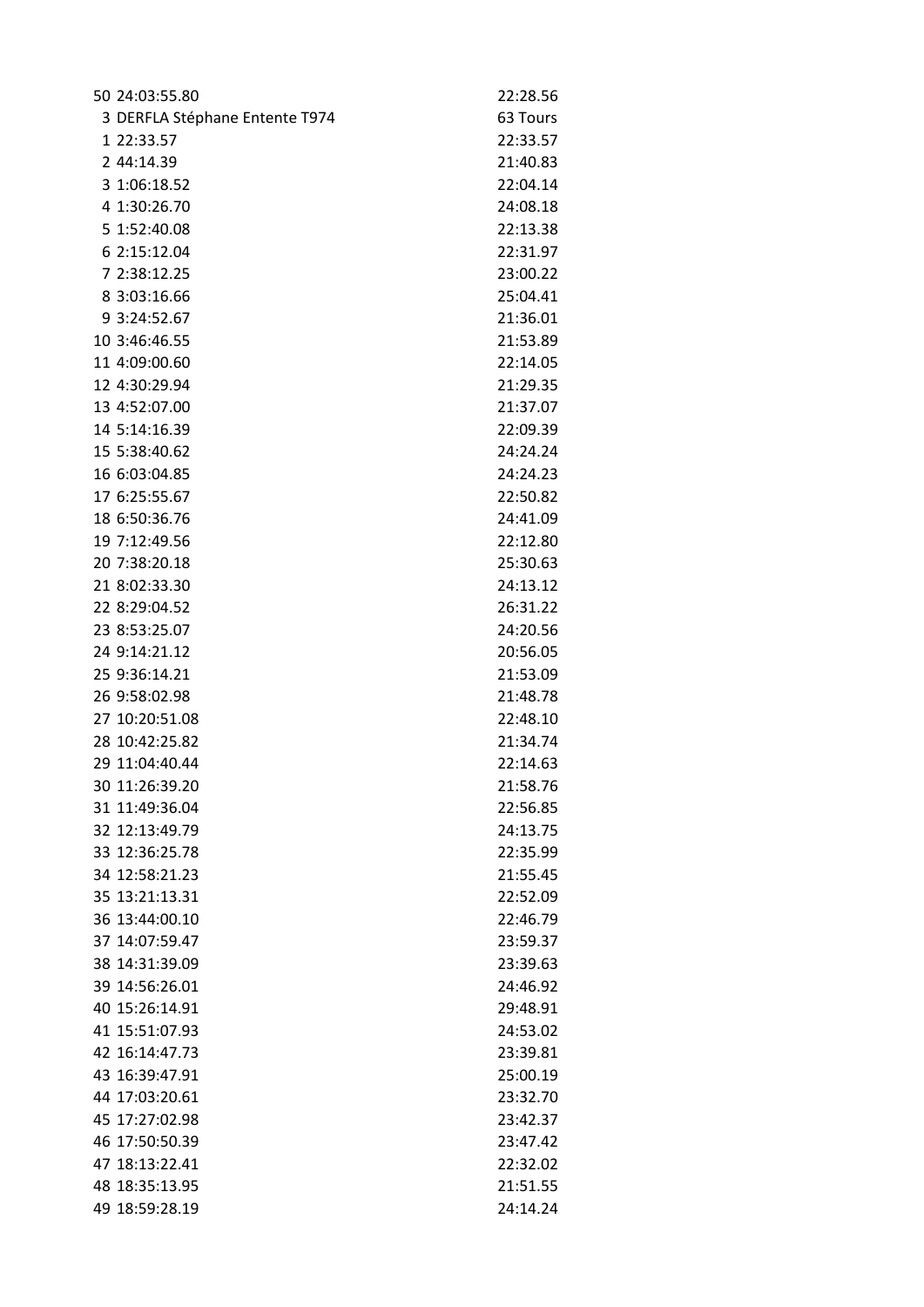| 50 19:20:07.01                 | 20:38.82 |
|--------------------------------|----------|
| 51 19:42:58.54                 | 22:51.54 |
| 52 20:03:53.05                 | 20:54.51 |
| 53 20:25:56.39                 | 22:03.34 |
| 54 20:48:42.47                 | 22:46.09 |
| 55 21:11:31.81                 | 22:49.34 |
| 56 21:33:37.80                 | 22:06.00 |
| 57 21:59:27.86                 | 25:50.06 |
| 58 22:21:56.36                 | 22:28.51 |
| 59 22:44:19.41                 | 22:23.06 |
| 60 23:05:53.64                 | 21:34.23 |
| 61 23:29:10.46                 | 23:16.83 |
| 62 23:50:15.66                 | 21:05.20 |
| 63 24:12:36.85                 | 22:21.19 |
| 4 LAURET CHRISTOPHE ADRENALINE | 34 Tours |
| 1 28:07.75                     | 28:07.75 |
| 2 55:32.30                     | 27:24.55 |
| 3 1:26:06.31                   | 30:34.02 |
| 4 2:00:03.34                   | 33:57.04 |
| 5 2:33:23.10                   | 33:19.76 |
| 6 3:01:16.50                   | 27:53.40 |
| 7 3:27:42.83                   | 26:26.33 |
| 8 3:58:18.98                   | 30:36.16 |
| 9 4:30:48.26                   | 32:29.29 |
| 10 4:58:38.06                  | 27:49.80 |
| 11 5:24:57.71                  | 26:19.65 |
| 12 6:00:06.76                  | 35:09.06 |
| 13 6:36:13.78                  | 36:07.02 |
| 14 7:09:05.17                  | 32:51.39 |
| 15 7:42:43.68                  | 33:38.52 |
| 16 8:11:14.28                  | 28:30.61 |
| 17 8:35:43.13                  | 24:28.85 |
| 18 9:12:23.84                  | 36:40.71 |
| 19 9:46:55.04                  | 34:31.21 |
| 20 10:16:36.86                 | 29:41.82 |
| 21 10:45:48.18                 | 29:11.33 |
| 22 11:09:29.31                 | 23:41.13 |
| 23 11:51:37.45                 | 42:08.14 |
| 24 12:27:24.07                 | 35:46.62 |
| 25 12:57:29.37                 | 30:05.31 |
| 26 13:31:10.74                 | 33:41.38 |
| 27 13:57:44.82                 | 26:34.08 |
| 28 14:41:50.44                 | 44:05.62 |
| 29 15:13:47.32                 | 31:56.89 |
| 30 15:50:52.46                 | 37:05.15 |
| 31 16:17:58.96                 | 27:06.50 |
| 32 16:44:36.71                 | 26:37.75 |
| 33 17:14:08.48                 | 29:31.78 |
| 34 17:41:28.70                 | 27:20.23 |
| 7 HUE Loïc bamboo angel        | 52 Tours |
| 1 24:24.76                     | 24:24.76 |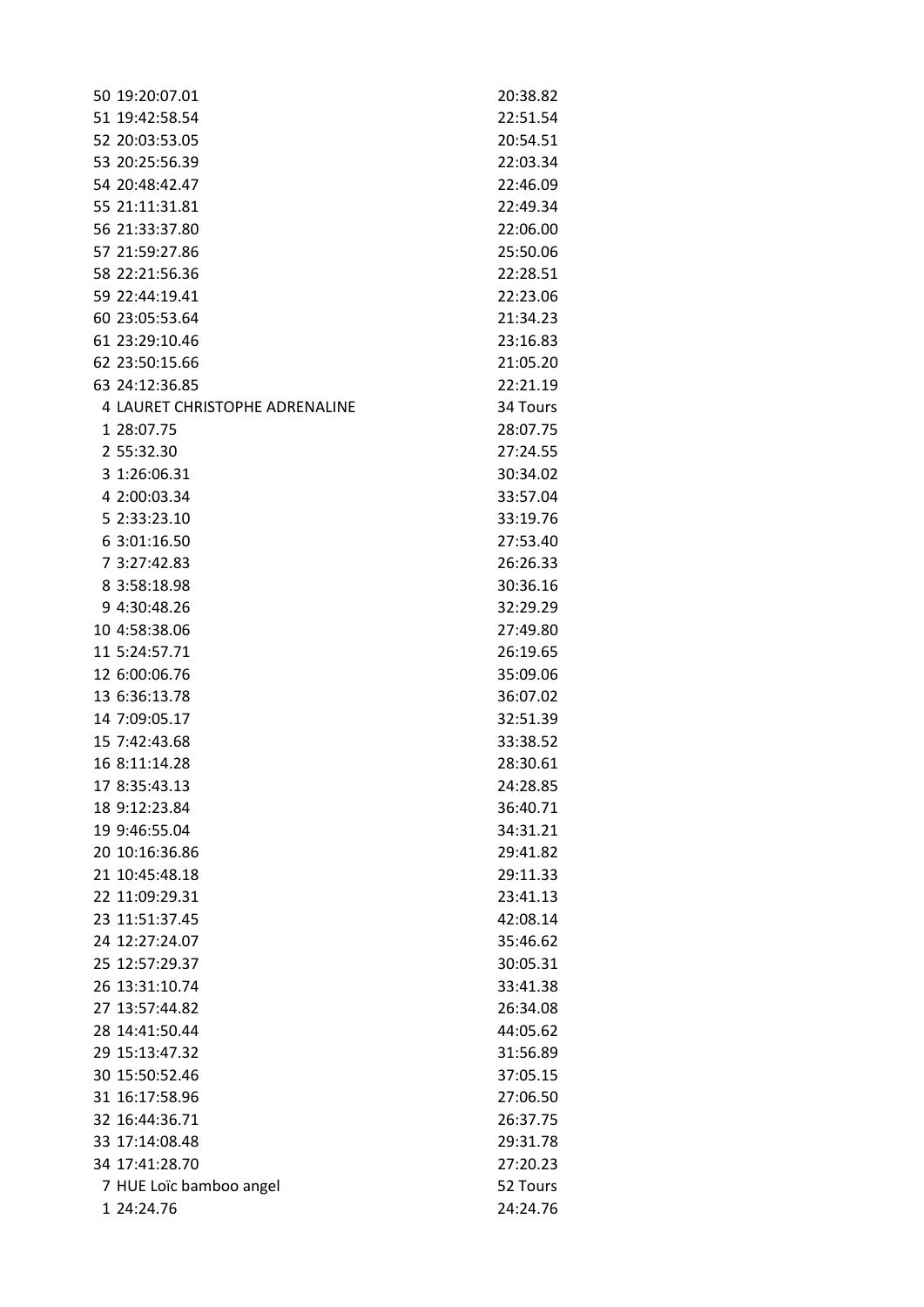| 2 51:13.99     | 26:49.23 |
|----------------|----------|
| 3 1:17:07.16   | 25:53.18 |
| 4 1:42:58.76   | 25:51.61 |
| 5 2:07:54.45   | 24:55.69 |
| 6 2:35:25.26   | 27:30.82 |
| 7 3:00:44.17   | 25:18.91 |
| 8 3:26:52.09   | 26:07.93 |
| 9 3:51:47.60   | 24:55.52 |
| 10 4:19:11.31  | 27:23.71 |
| 11 4:44:39.34  | 25:28.04 |
| 12 5:11:03.83  | 26:24.49 |
| 13 5:36:17.68  | 25:13.85 |
| 14 6:06:23.00  | 30:05.32 |
| 15 6:35:36.58  | 29:13.59 |
| 16 7:02:45.64  | 27:09.07 |
| 17 7:28:32.95  | 25:47.31 |
| 18 7:59:07.73  | 30:34.78 |
| 19 8:26:34.50  | 27:26.77 |
| 20 8:55:02.84  | 28:28.35 |
| 21 9:21:09.26  | 26:06.42 |
| 22 9:53:30.42  | 32:21.16 |
| 23 10:20:34.92 | 27:04.50 |
| 24 10:52:45.33 | 32:10.42 |
| 25 11:20:10.17 | 27:24.84 |
| 26 11:51:46.45 | 31:36.28 |
| 27 12:19:36.88 | 27:50.44 |
| 28 12:49:03.01 | 29:26.14 |
| 29 13:16:38.88 | 27:35.87 |
| 30 13:48:55.65 | 32:16.77 |
| 31 14:18:34.82 | 29:39.18 |
| 32 14:49:46.29 | 31:11.47 |
| 33 15:19:03.67 | 29:17.38 |
| 34 15:51:04.70 | 32:01.03 |
| 35 16:20:03.12 | 28:58.43 |
| 36 16:49:08.54 | 29:05.43 |
| 37 17:16:32.75 | 27:24.21 |
| 38 17:43:01.74 | 26:29.00 |
| 39 18:12:04.07 | 29:02.33 |
| 40 18:39:11.07 | 27:07.01 |
| 41 19:05:08.47 | 25:57.41 |
| 42 19:33:02.84 | 27:54.38 |
| 43 19:59:31.72 | 26:28.88 |
| 44 20:28:38.29 | 29:06.58 |
| 45 20:56:11.66 | 27:33.37 |
| 46 21:26:35.13 | 30:23.47 |
| 47 21:54:19.71 | 27:44.59 |
| 48 22:25:31.03 | 31:11.33 |
| 49 22:54:21.48 | 28:50.45 |
| 50 23:26:12.56 | 31:51.09 |
| 51 23:56:57.87 | 30:45.32 |
| 52 24:32:25.54 | 35:27.67 |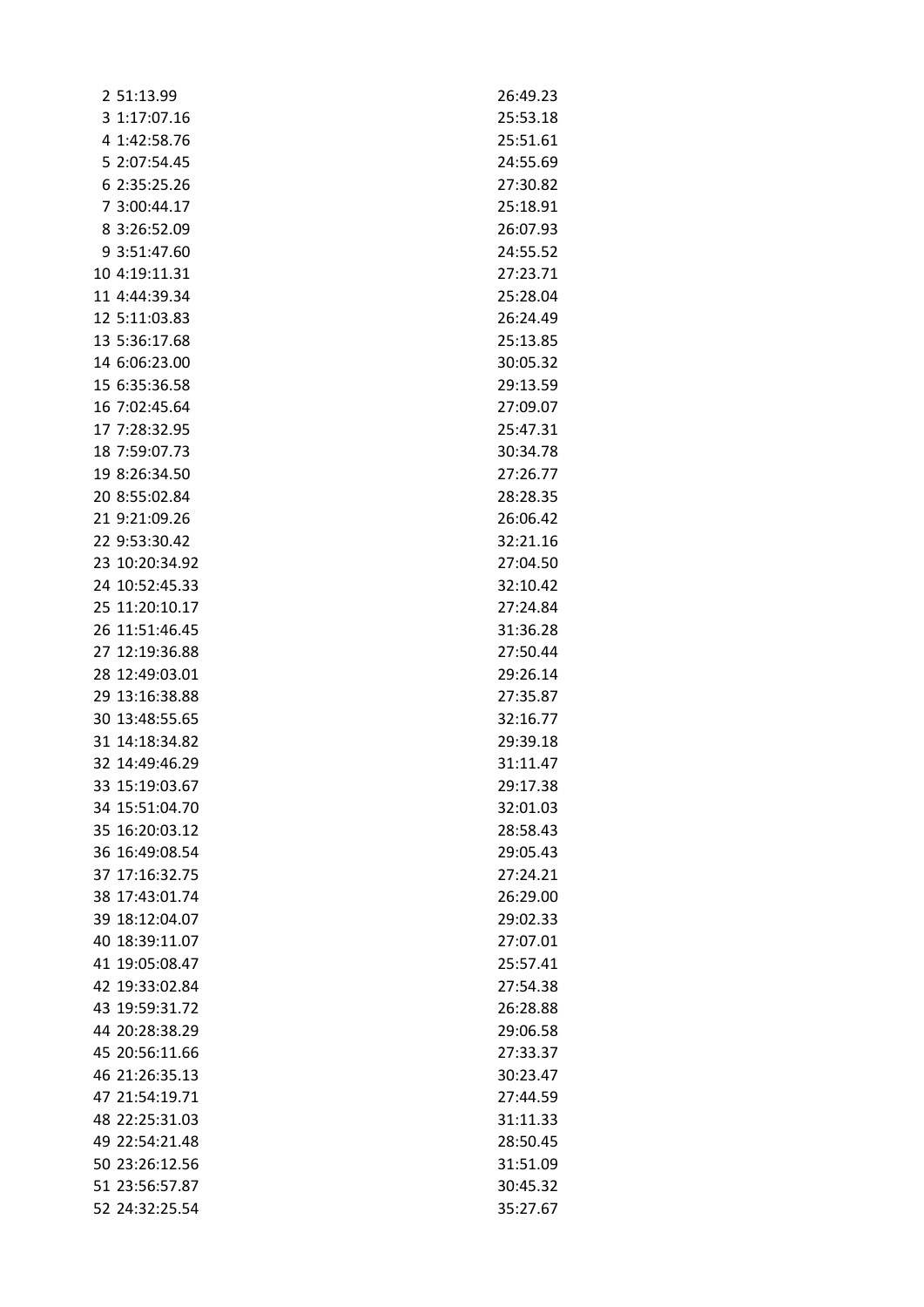| 9 COURTOIS Stephane L'amendoze    | 45 Tours |
|-----------------------------------|----------|
| 1 28:00.53                        | 28:00.53 |
| 2 1:02:38.39                      | 34:37.87 |
| 3 1:36:30.77                      | 33:52.39 |
| 4 2:10:44.25                      | 34:13.48 |
| 5 2:39:44.59                      | 29:00.35 |
| 6 3:12:54.85                      | 33:10.27 |
| 7 3:41:01.80                      | 28:06.95 |
| 8 4:12:59.51                      | 31:57.71 |
| 9 4:46:59.79                      | 34:00.28 |
| 10 5:19:24.57                     | 32:24.78 |
| 11 5:50:05.51                     | 30:40.94 |
| 12 6:27:53.39                     | 37:47.89 |
| 13 6:56:19.13                     | 28:25.74 |
| 14 7:37:01.64                     | 40:42.51 |
| 15 8:15:05.33                     | 38:03.70 |
| 16 8:50:06.89                     | 35:01.56 |
| 17 9:20:02.70                     | 29:55.82 |
| 18 9:56:00.50                     | 35:57.80 |
| 19 10:21:53.12                    | 25:52.63 |
| 20 10:58:18.26                    | 36:25.14 |
| 21 11:35:15.22                    | 36:56.96 |
| 22 12:10:14.63                    | 34:59.42 |
| 23 12:39:31.95                    | 29:17.33 |
| 24 13:18:19.91                    | 38:47.96 |
| 25 13:47:02.99                    | 28:43.09 |
| 26 14:22:54.26                    | 35:51.28 |
| 27 15:05:06.74                    | 42:12.48 |
| 28 15:41:45.62                    | 36:38.88 |
| 29 16:13:34.90                    | 31:49.29 |
| 30 16:49:50.54                    | 36:15.65 |
| 31 17:15:06.57                    | 25:16.03 |
| 32 17:52:40.58                    | 37:34.02 |
| 33 18:26:01.24                    | 33:20.66 |
| 34 18:57:46.02                    | 31:44.78 |
| 35 19:25:26.82                    | 27:40.80 |
| 36 19:58:55.50                    | 33:28.69 |
| 37 20:23:48.85                    | 24:53.36 |
| 38 20:57:54.74                    | 34:05.89 |
| 39 21:26:12.95                    | 28:18.22 |
| 40 22:01:30.99                    | 35:18.04 |
| 41 22:30:19.74                    | 28:48.76 |
| 42 23:03:15.20                    | 32:55.46 |
| 43 23:28:05.79                    | 24:50.59 |
| 44 24:02:37.15                    | 34:31.37 |
| 45 24:34:58.72                    | 32:21.57 |
| 10 BRUTIER TEDDY TEAM COLLEGE 12E | 30 Tours |
| 1 24:38.97                        | 24:38.97 |
| 2 50:43.11                        | 26:04.14 |
| 3 1:25:37.34                      | 34:54.23 |
| 4 1:51:09.43                      | 25:32.10 |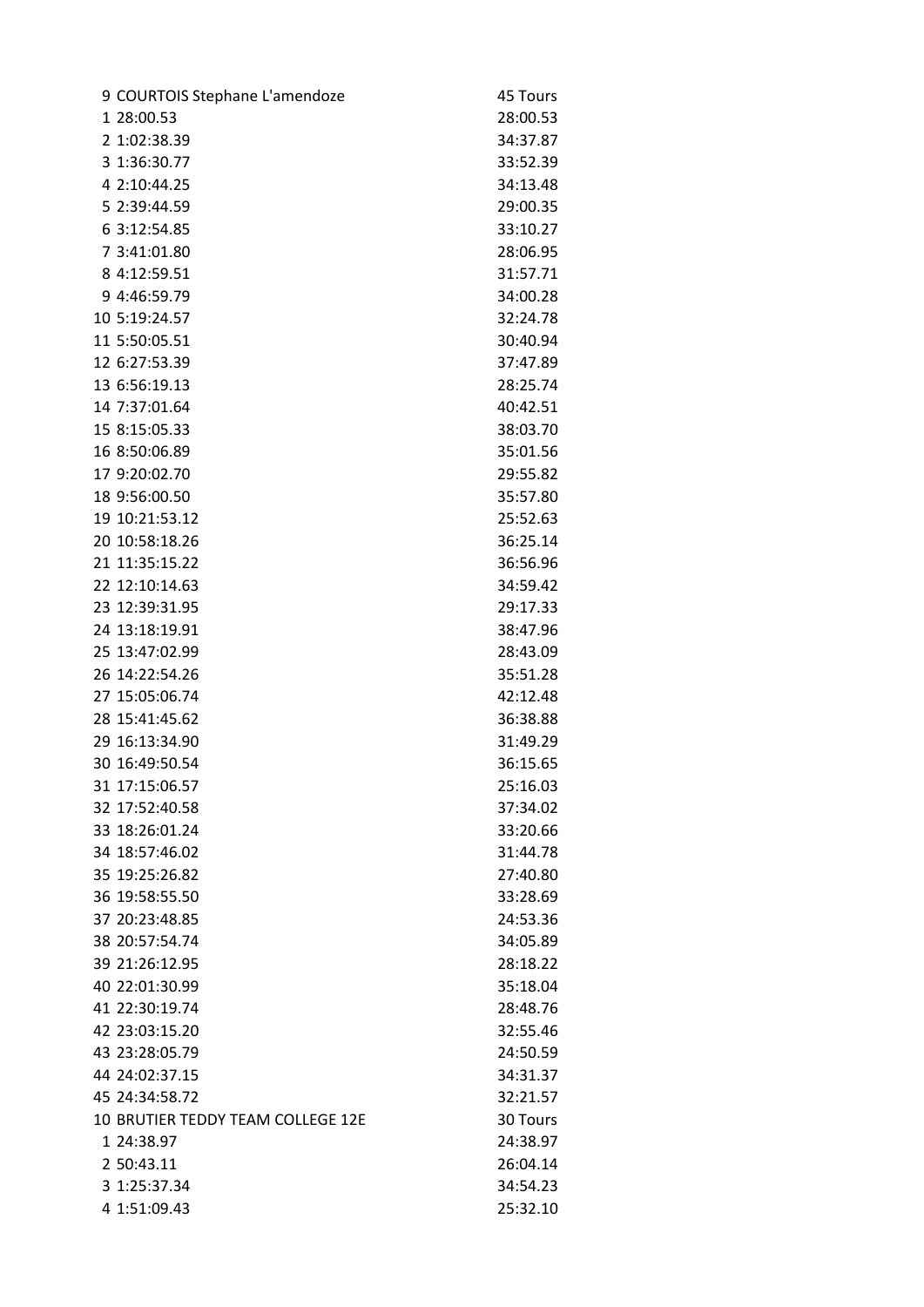| 5 2:18:25.02             | 27:15.59   |
|--------------------------|------------|
| 6 2:51:59.43             | 33:34.42   |
| 7 3:18:49.75             | 26:50.32   |
| 8 3:48:10.73             | 29:20.99   |
| 9 4:23:02.34             | 34:51.62   |
| 10 4:59:14.66            | 36:12.32   |
| 11 5:26:52.94            | 27:38.29   |
| 12 6:02:31.34            | 35:38.41   |
| 13 10:19:02.95           | 4:16:31.62 |
| 14 11:01:44.39           | 42:41.44   |
| 15 11:41:26.56           | 39:42.18   |
| 16 12:20:59.16           | 39:32.60   |
| 17 12:51:52.31           | 30:53.15   |
| 18 17:18:44.14           | 4:26:51.84 |
| 19 17:56:17.67           | 37:33.53   |
| 20 18:26:03.66           | 29:45.99   |
| 21 18:53:17.70           | 27:14.05   |
| 22 19:33:15.60           | 39:57.91   |
| 23 20:00:18.13           | 27:02.53   |
| 24 20:31:44.74           | 31:26.61   |
| 25 21:11:26.09           | 39:41.35   |
| 26 21:52:26.90           | 41:00.82   |
| 27 22:19:22.05           | 26:55.15   |
| 28 22:48:03.77           | 28:41.72   |
| 29 23:29:30.02           | 41:26.26   |
| 30 24:04:05.26           | 34:35.24   |
| 11 doris nicolas team421 | 53 Tours   |
| 1 24:44.10               | 24:44.10   |
| 2 51:38.71               | 26:54.61   |
| 3 1:16:50.04             | 25:11.34   |
| 4 1:45:25.24             | 28:35.20   |
| 5 2:11:22.69             | 25:57.45   |
| 6 2:39:11.34             | 27:48.65   |
| 7 3:05:17.00             | 26:05.67   |
| 8 3:32:09.48             | 26:52.49   |
| 9 3:59:43.66             | 27:34.18   |
| 10 4:24:07.86            | 24:24.21   |
| 11 4:51:28.07            | 27:20.21   |
| 12 5:17:50.17            | 26:22.11   |
| 13 5:44:45.59            | 26:55.43   |
| 14 6:14:21.41            | 29:35.83   |
| 15 6:39:32.60            | 25:11.19   |
| 16 7:08:15.49            | 28:42.90   |
| 17 7:36:41.54            | 28:26.05   |
| 18 8:04:10.63            | 27:29.10   |
| 19 8:32:55.27            | 28:44.65   |
| 20 8:58:37.35            | 25:42.08   |
| 21 9:27:33.65            | 28:56.31   |
| 22 9:58:14.47            | 30:40.83   |
| 23 10:25:21.14           | 27:06.67   |
| 24 10:53:41.61           | 28:20.48   |
|                          |            |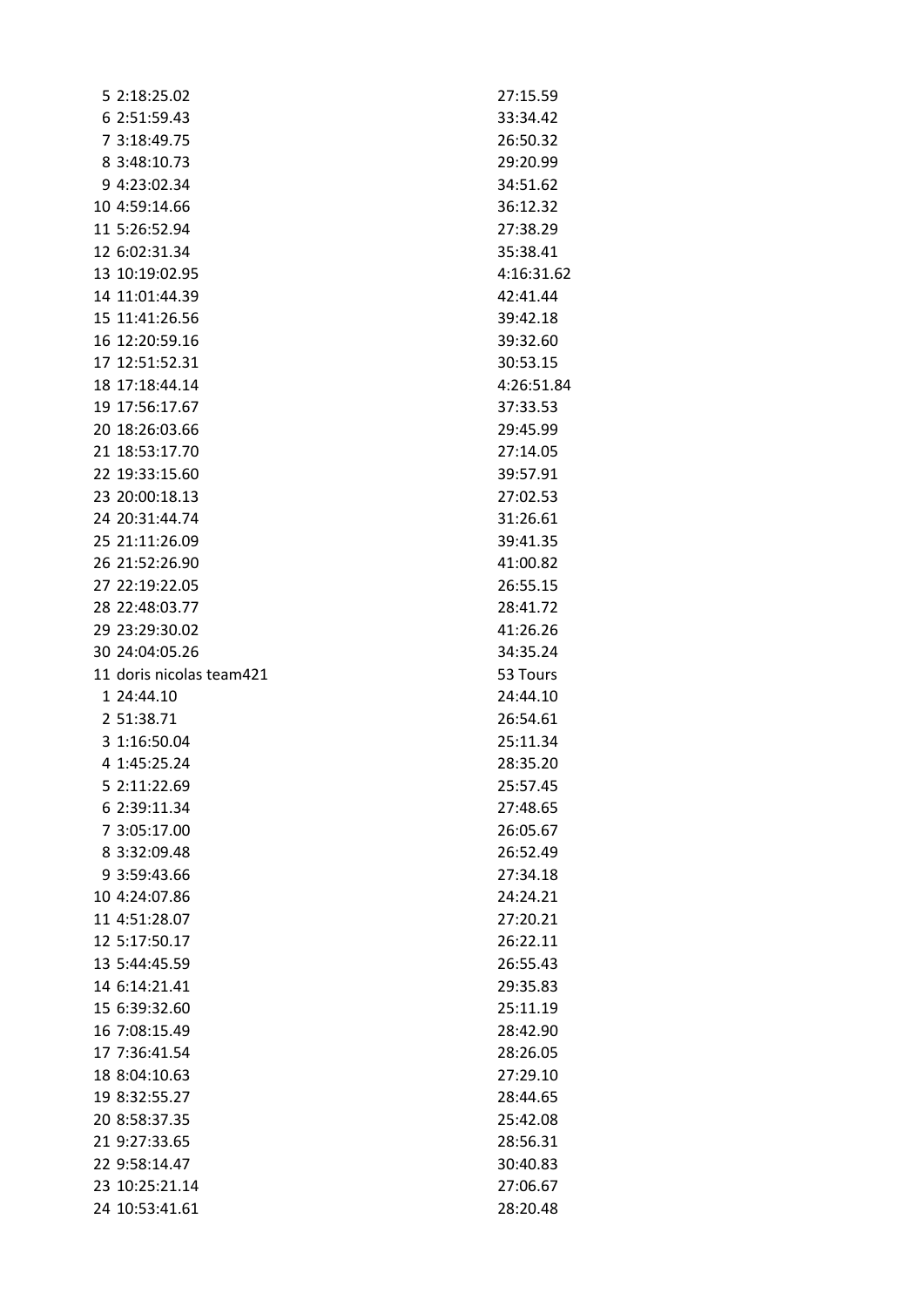| 25 11:19:38.42                  | 25:56.81 |
|---------------------------------|----------|
| 26 11:48:07.68                  | 28:29.27 |
| 27 12:16:11.92                  | 28:04.25 |
| 28 12:42:40.28                  | 26:28.37 |
| 29 13:11:37.49                  | 28:57.21 |
| 30 13:39:06.71                  | 27:29.22 |
| 31 14:09:08.94                  | 30:02.24 |
| 32 14:40:19.30                  | 31:10.36 |
| 33 15:08:10.40                  | 27:51.10 |
| 34 15:38:37.48                  | 30:27.08 |
| 35 16:10:39.05                  | 32:01.58 |
| 36 16:39:08.06                  | 28:29.02 |
| 37 17:05:59.45                  | 26:51.39 |
| 38 17:32:57.51                  | 26:58.07 |
| 39 18:01:20.27                  | 28:22.76 |
| 40 18:28:42.54                  | 27:22.28 |
| 41 18:53:07.74                  | 24:25.21 |
| 42 19:20:26.73                  | 27:18.99 |
| 43 19:47:54.85                  | 27:28.13 |
| 44 20:15:24.65                  | 27:29.80 |
| 45 20:39:58.53                  | 24:33.88 |
| 46 21:06:16.46                  | 26:17.93 |
| 47 21:35:41.75                  | 29:25.30 |
| 48 22:03:52.75                  | 28:11.00 |
| 49 22:28:42.59                  | 24:49.84 |
| 50 22:56:16.90                  | 27:34.32 |
| 51 23:25:57.22                  | 29:40.32 |
| 52 23:51:18.70                  | 25:21.49 |
| 53 24:19:11.69                  | 27:52.99 |
| 12 Lacomme Cyril Tic-Tac et Cie | 52 Tours |
| 1 29:16.90                      | 29:16.90 |
| 2 52:55.00                      | 23:38.11 |
| 3 1:22:30.31                    | 29:35.32 |
| 4 1:52:38.37                    | 30:08.06 |
| 5 2:18:40.67                    | 26:02.31 |
| 6 2:44:14.11                    | 25:33.45 |
| 7 3:11:29.17                    | 27:15.06 |
| 8 3:34:26.77                    | 22:57.60 |
| 9 4:00:32.33                    | 26:05.56 |
| 10 4:29:33.22                   | 29:00.89 |
| 11 4:55:02.07                   | 25:28.85 |
| 12 5:20:56.53                   | 25:54.47 |
| 13 5:49:18.63                   | 28:22.10 |
| 14 6:19:46.00                   | 30:27.38 |
| 15 6:49:16.79                   | 29:30.79 |
| 16 7:19:46.59                   | 30:29.81 |
| 17 7:49:46.38                   | 29:59.80 |
| 18 8:19:57.10                   | 30:10.72 |
| 19 8:49:41.71                   | 29:44.61 |
| 20 9:19:41.73                   | 30:00.03 |
| 21 9:50:51.14                   | 31:09.42 |
|                                 |          |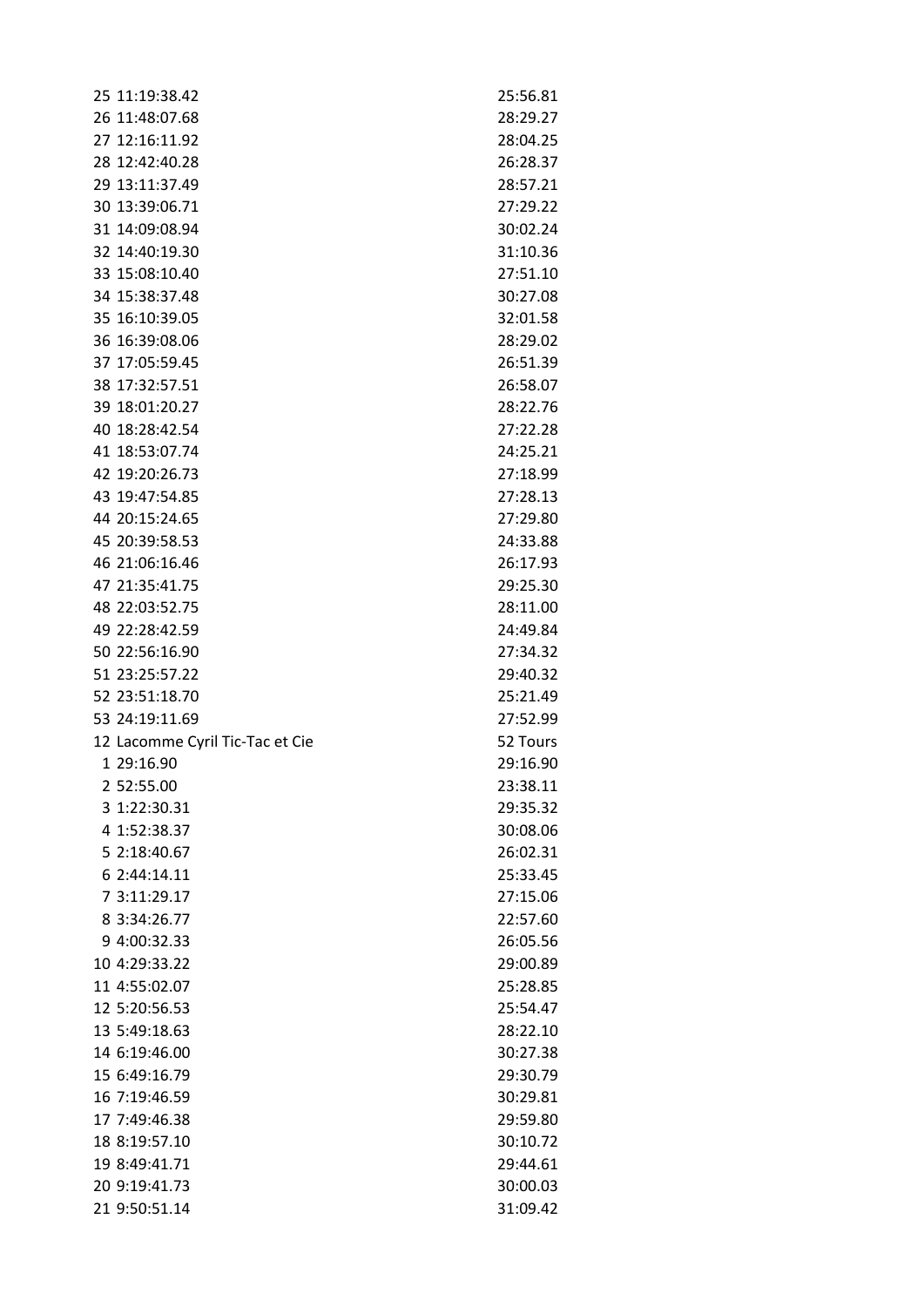| 22 10:20:19.18           | 29:28.04 |
|--------------------------|----------|
| 23 10:50:48.92           | 30:29.74 |
| 24 11:20:23.52           | 29:34.61 |
| 25 11:51:12.00           | 30:48.49 |
| 26 12:21:04.44           | 29:52.44 |
| 27 12:53:29.57           | 32:25.14 |
| 28 13:23:07.64           | 29:38.08 |
| 29 13:47:24.92           | 24:17.28 |
| 30 14:13:56.30           | 26:31.39 |
| 31 14:40:27.60           | 26:31.30 |
| 32 15:09:08.05           | 28:40.46 |
| 33 15:33:58.90           | 24:50.85 |
| 34 16:03:54.68           | 29:55.78 |
| 35 16:32:41.30           | 28:46.63 |
| 36 17:00:11.04           | 27:29.74 |
| 37 17:26:29.76           | 26:18.72 |
| 38 17:52:45.80           | 26:16.05 |
| 39 18:19:25.69           | 26:39.89 |
| 40 18:48:03.88           | 28:38.20 |
| 41 19:10:57.07           | 22:53.19 |
| 42 19:37:59.77           | 27:02.71 |
| 43 20:04:13.48           | 26:13.71 |
| 44 20:30:29.12           | 26:15.65 |
| 45 20:57:11.07           | 26:41.95 |
| 46 21:26:22.41           | 29:11.35 |
| 47 21:50:04.44           | 23:42.03 |
| 48 22:17:31.66           | 27:27.23 |
| 49 22:44:08.15           | 26:36.49 |
| 50 23:10:42.02           | 26:33.87 |
| 51 23:38:47.59           | 28:05.57 |
| 52 24:09:08.54           | 30:20.95 |
| 13 CHANE-FOC Daniel CCSL | 58 Tours |
| 1 23:13.97               | 23:13.97 |
| 2 47:32.37               | 24:18.41 |
| 3 1:13:21.19             | 25:48.82 |
| 4 1:37:46.73             | 24:25.55 |
| 5 2:01:59.68             | 24:12.95 |
| 6 2:28:22.68             | 26:23.00 |
| 7 2:51:23.23             | 23:00.56 |
| 8 3:14:15.77             | 22:52.54 |
| 9 3:37:43.65             | 23:27.88 |
| 10 3:59:48.04            | 22:04.40 |
| 11 4:21:57.40            | 22:09.36 |
| 12 4:43:34.23            | 21:36.83 |
| 13 5:07:23.22            | 23:48.99 |
| 14 5:29:16.20            | 21:52.99 |
| 15 5:52:46.09            | 23:29.90 |
| 16 6:19:09.95            | 26:23.86 |
| 17 6:42:35.27            | 23:25.32 |
| 18 7:06:27.62            | 23:52.36 |
| 19 7:30:11.82            | 23:44.21 |
|                          |          |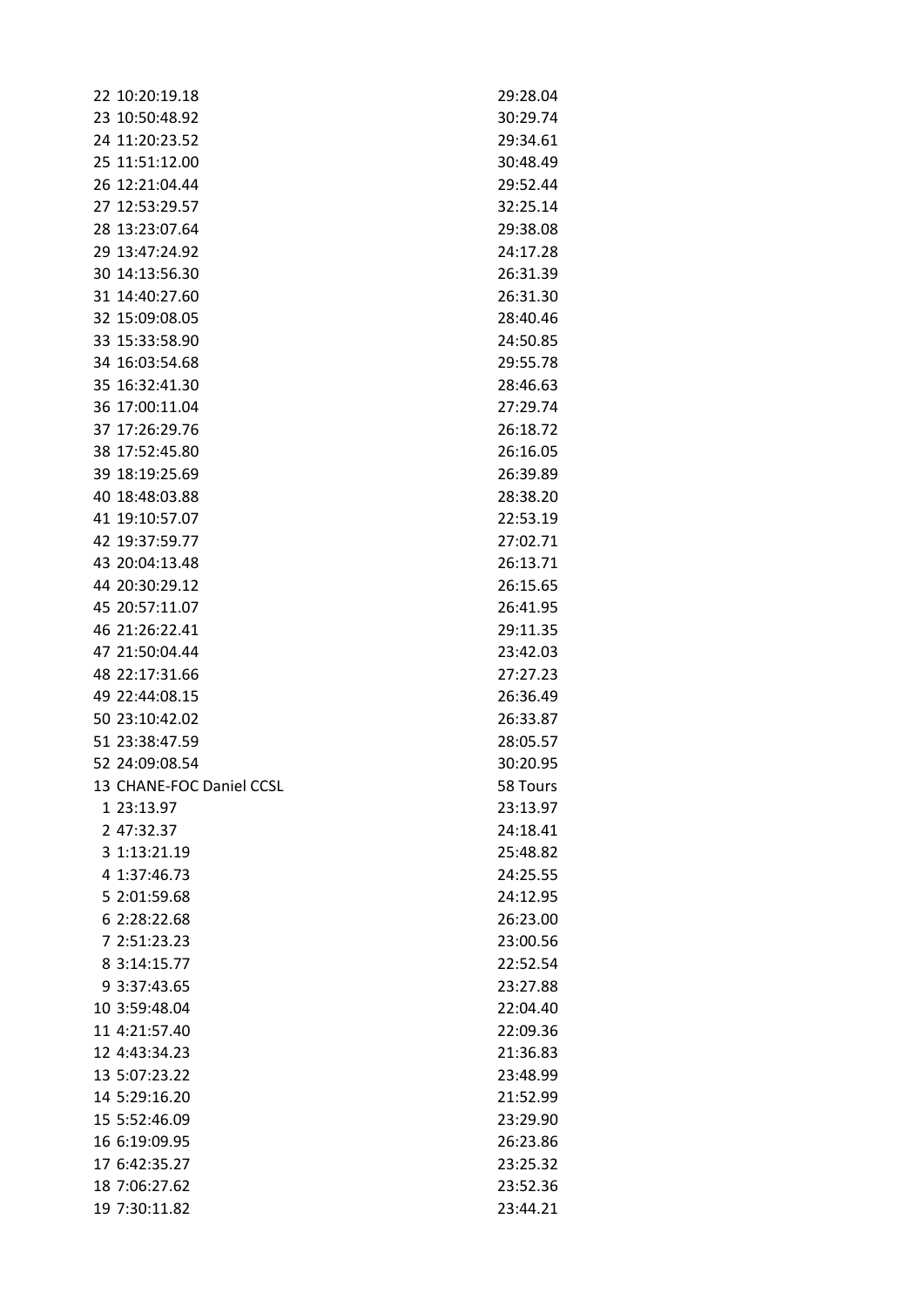| 20 7:56:25.55                              | 26:13.74 |
|--------------------------------------------|----------|
| 21 8:19:57.34                              | 23:31.79 |
| 22 8:44:41.71                              | 24:44.37 |
| 23 9:09:36.17                              | 24:54.47 |
| 24 9:39:31.58                              | 29:55.41 |
| 25 10:04:11.96                             | 24:40.39 |
| 26 10:29:11.64                             | 24:59.69 |
| 27 10:51:57.24                             | 22:45.60 |
| 28 11:20:44.14                             | 28:46.91 |
| 29 11:46:26.07                             | 25:41.93 |
| 30 12:12:27.41                             | 26:01.35 |
| 31 12:37:44.21                             | 25:16.81 |
| 32 13:07:30.35                             | 29:46.14 |
| 33 13:34:00.54                             | 26:30.19 |
| 34 14:04:31.05                             | 30:30.51 |
| 35 14:42:33.97                             | 38:02.93 |
| 36 15:08:56.32                             | 26:22.35 |
| 37 15:39:39.99                             | 30:43.68 |
| 38 16:06:43.11                             | 27:03.12 |
| 39 16:37:22.58                             | 30:39.47 |
| 40 17:01:46.33                             | 24:23.76 |
| 41 17:24:49.13                             | 23:02.81 |
| 42 17:50:08.48                             | 25:19.35 |
| 43 18:13:23.95                             | 23:15.47 |
| 44 18:41:02.85                             | 27:38.90 |
| 45 19:05:07.61                             | 24:04.77 |
| 46 19:27:50.64                             | 22:43.04 |
| 47 19:50:20.91                             | 22:30.27 |
| 48 20:14:37.89                             | 24:16.99 |
| 49 20:36:27.41                             | 21:49.52 |
| 50 21:05:09.44                             | 28:42.04 |
| 51 21:30:03.06                             | 24:53.62 |
| 52 21:53:54.51                             | 23:51.45 |
| 53 22:15:15.63                             | 21:21.13 |
| 54 22:40:23.67                             | 25:08.05 |
| 55 23:01:53.33                             | 21:29.66 |
| 56 23:31:49.65                             | 29:56.33 |
| 57 23:57:40.02                             | 25:50.38 |
| 58 24:24:51.63                             | 27:11.61 |
| 14 CHANE KAYE BONE TEAM ANSELME BLANCHINET | 53 Tours |
| 1 23:42.67                                 | 23:42.67 |
| 2 50:15.37                                 | 26:32.70 |
| 3 1:15:30.39                               | 25:15.02 |
| 4 1:39:41.39                               | 24:11.00 |
| 5 2:06:43.27                               | 27:01.89 |
| 6 2:31:40.33                               | 24:57.07 |
| 7 2:58:17.16                               | 26:36.83 |
| 8 3:24:33.41                               | 26:16.25 |
| 9 3:47:46.46                               | 23:13.06 |
| 10 4:13:17.45                              | 25:30.99 |
| 11 4:38:29.12                              | 25:11.68 |
|                                            |          |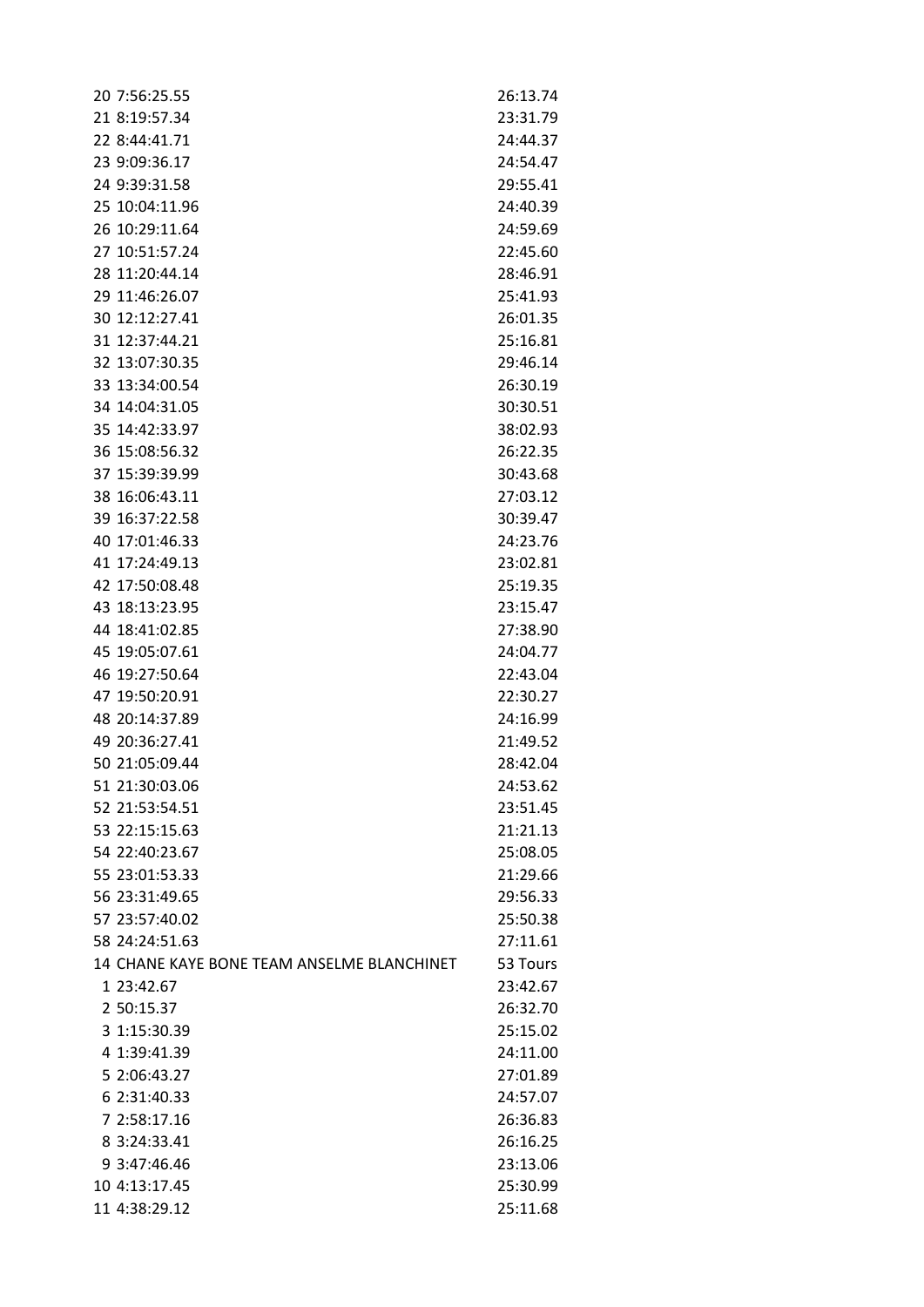| 12 5:03:02.22                                 | 24:33.10 |
|-----------------------------------------------|----------|
| 13 5:29:38.44                                 | 26:36.23 |
| 14 5:55:29.74                                 | 25:51.30 |
| 15 6:25:12.61                                 | 29:42.88 |
| 16 6:53:48.67                                 | 28:36.07 |
| 17 7:22:45.37                                 | 28:56.70 |
| 18 7:53:11.70                                 | 30:26.34 |
| 19 8:23:43.47                                 | 30:31.78 |
| 20 8:48:49.18                                 | 25:05.72 |
| 21 9:16:04.92                                 | 27:15.74 |
| 22 9:42:23.00                                 | 26:18.09 |
| 23 10:09:57.37                                | 27:34.37 |
| 24 10:36:48.13                                | 26:50.77 |
| 25 11:04:03.39                                | 27:15.27 |
| 26 11:30:56.30                                | 26:52.91 |
| 27 11:59:25.84                                | 28:29.55 |
| 28 12:31:28.03                                | 32:02.19 |
| 29 13:02:19.96                                | 30:51.93 |
| 30 13:32:53.47                                | 30:33.52 |
| 31 13:58:27.50                                | 25:34.03 |
| 32 14:28:50.09                                | 30:22.59 |
| 33 14:56:04.47                                | 27:14.38 |
| 34 15:25:14.75                                | 29:10.29 |
| 35 15:51:34.31                                | 26:19.56 |
| 36 16:46:57.90                                | 55:23.60 |
| 37 17:13:58.32                                | 27:00.42 |
| 38 17:40:13.48                                | 26:15.17 |
| 39 18:05:58.88                                | 25:45.40 |
| 40 18:29:49.82                                | 23:50.95 |
| 41 18:55:23.30                                | 25:33.48 |
| 42 19:20:33.76                                | 25:10.46 |
| 43 19:47:02.81                                | 26:29.06 |
| 44 20:13:21.16                                | 26:18.35 |
| 45 20:38:18.43                                | 24:57.28 |
| 46 21:05:12.97                                | 26:54.54 |
| 47 21:32:03.62                                | 26:50.65 |
| 48 21:57:44.31                                | 25:40.70 |
| 49 22:23:23.02                                | 25:38.71 |
| 50 22:57:00.16                                | 33:37.15 |
| 51 23:22:27.18                                | 25:27.03 |
| 52 23:47:30.40                                | 25:03.22 |
| 53 24:12:05.59                                | 24:35.20 |
| 15 FONTAINE GILLES T.Y.C - TEAM YAB CHCOUCHOU | 40 Tours |
| 1 46:45.16                                    | 46:45.16 |
| 2 1:27:51.95                                  | 41:06.80 |
| 3 2:04:15.94                                  | 36:23.99 |
| 4 2:34:26.70                                  | 30:10.76 |
| 5 3:10:14.05                                  | 35:47.36 |
| 6 3:44:38.84                                  | 34:24.79 |
| 7 4:14:39.00                                  | 30:00.16 |
| 8 4:42:35.23                                  | 27:56.24 |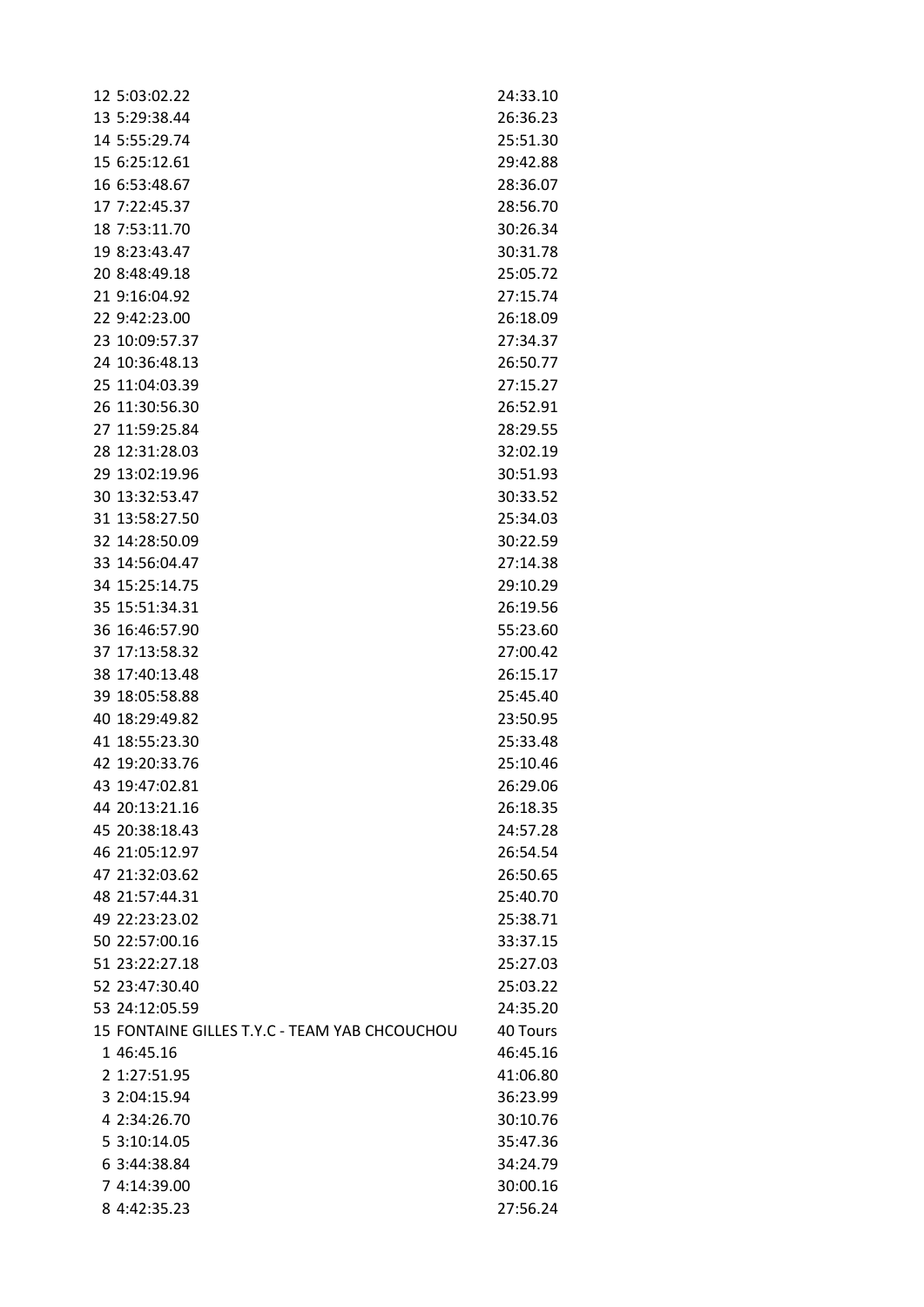| 9 5:22:38.15                     | 40:02.92 |
|----------------------------------|----------|
| 10 6:02:09.56                    | 39:31.42 |
| 11 6:35:18.12                    | 33:08.56 |
| 12 7:06:41.19                    | 31:23.07 |
| 13 7:54:01.76                    | 47:20.58 |
| 14 8:33:27.89                    | 39:26.14 |
| 15 9:08:27.52                    | 34:59.63 |
| 16 9:39:02.47                    | 30:34.95 |
| 17 10:23:56.74                   | 44:54.28 |
| 18 11:02:33.65                   | 38:36.92 |
| 19 11:36:25.56                   | 33:51.91 |
| 20 12:08:15.27                   | 31:49.71 |
| 21 12:53:58.87                   | 45:43.60 |
| 22 13:33:58.69                   | 39:59.82 |
| 23 14:07:14.64                   | 33:15.96 |
| 24 14:38:58.64                   | 31:44.00 |
| 25 15:25:22.81                   | 46:24.18 |
| 26 16:04:43.61                   | 39:20.80 |
| 27 16:37:16.07                   | 32:32.47 |
| 28 17:08:08.44                   | 30:52.38 |
| 29 17:43:04.57                   | 34:56.13 |
| 30 18:20:57.48                   | 37:52.92 |
| 31 18:53:21.02                   | 32:23.54 |
| 32 19:21:29.52                   | 28:08.50 |
| 33 19:55:10.99                   | 33:41.47 |
| 34 20:32:06.09                   | 36:55.11 |
| 35 21:04:56.46                   | 32:50.37 |
| 36 21:34:48.69                   | 29:52.24 |
| 37 22:14:03.93                   | 39:15.24 |
| 38 22:52:46.69                   | 38:42.76 |
| 39 23:27:14.27                   | 34:27.59 |
| 40 23:59:04.48                   | 31:50.22 |
| 100 GAJEWSKI Cédric Bik'Elec One | 55 Tours |
| 1 27:56.13                       | 27:56.13 |
| 2 54:16.66                       | 26:20.54 |
| 3 1:24:20.72                     | 30:04.07 |
| 4 1:48:36.64                     | 24:15.93 |
| 5 2:12:25.48                     | 23:48.85 |
| 6 2:34:55.95                     | 22:30.47 |
| 7 3:00:22.20                     | 25:26.25 |
| 8 3:27:50.63                     | 27:28.44 |
| 9 3:56:11.58                     | 28:20.96 |
| 10 4:18:29.81                    | 22:18.24 |
| 11 4:42:05.68                    | 23:35.87 |
| 12 5:04:55.12                    | 22:49.45 |
| 13 5:37:43.17                    | 32:48.06 |
| 14 6:12:00.53                    | 34:17.36 |
| 15 6:40:51.55                    | 28:51.03 |
| 16 7:03:43.66                    | 22:52.12 |
| 17 7:27:00.84                    | 23:17.18 |
| 18 7:55:04.04                    | 28:03.20 |
|                                  |          |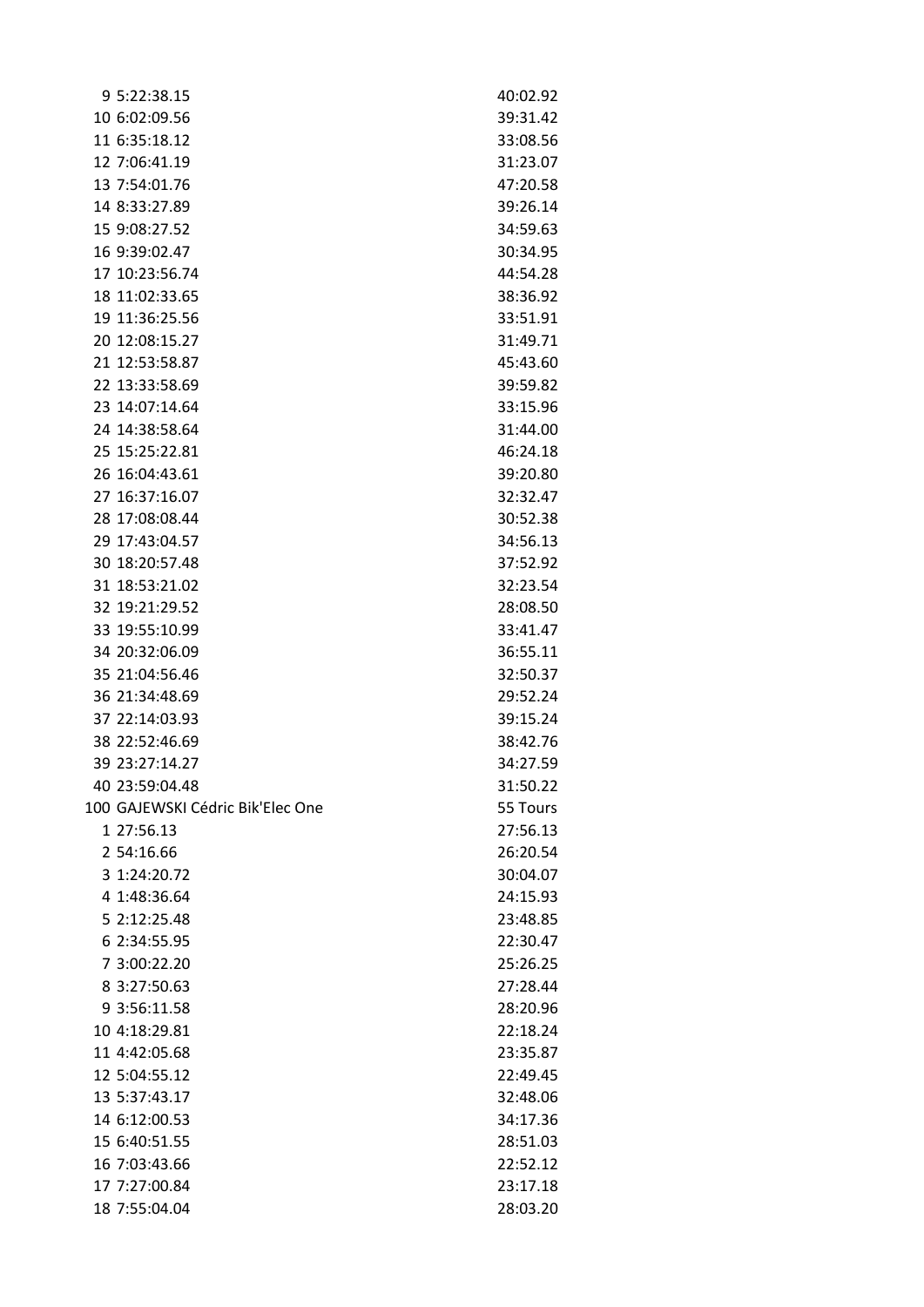| 19 8:22:54.73                             | 27:50.70 |
|-------------------------------------------|----------|
| 20 8:47:52.54                             | 24:57.81 |
| 21 9:12:01.38                             | 24:08.84 |
| 22 9:36:02.85                             | 24:01.48 |
| 23 10:01:04.31                            | 25:01.47 |
| 24 10:33:17.20                            | 32:12.89 |
| 25 11:08:15.11                            | 34:57.92 |
| 26 11:34:29.16                            | 26:14.05 |
| 27 12:00:55.57                            | 26:26.41 |
| 28 12:25:21.23                            | 24:25.67 |
| 29 12:49:32.81                            | 24:11.59 |
| 30 13:19:36.61                            | 30:03.80 |
| 31 13:47:56.15                            | 28:19.54 |
| 32 14:11:45.60                            | 23:49.46 |
| 33 14:36:35.81                            | 24:50.22 |
| 34 15:02:43.31                            | 26:07.50 |
| 35 15:39:36.32                            | 36:53.01 |
| 36 16:25:21.27                            | 45:44.96 |
| 37 16:52:34.83                            | 27:13.56 |
| 38 17:18:11.66                            | 25:36.84 |
| 39 17:41:56.79                            | 23:45.13 |
| 40 18:05:15.55                            | 23:18.77 |
| 41 18:31:55.65                            | 26:40.10 |
| 42 18:58:07.22                            | 26:11.57 |
| 43 19:22:51.09                            | 24:43.88 |
| 44 19:46:34.05                            | 23:42.96 |
| 45 20:09:24.85                            | 22:50.80 |
| 46 20:32:16.83                            | 22:51.99 |
| 47 20:59:33.62                            | 27:16.79 |
| 48 21:27:52.78                            | 28:19.17 |
| 49 21:51:51.60                            | 23:58.83 |
| 50 22:15:40.25                            | 23:48.65 |
| 51 22:36:12.46                            | 20:32.21 |
| 52 22:59:08.56                            | 22:56.11 |
| 53 23:28:46.83                            | 29:38.27 |
| 54 24:01:46.62                            | 32:59.79 |
| 55 24:25:21.30                            | 23:34.69 |
| 101 DIJOUX LAURENT Don't Worry Bike Happy | 61 Tours |
| 1 22:14.85                                | 22:14.85 |
| 2 45:07.98                                | 22:53.13 |
| 3 1:08:17.06                              | 23:09.09 |
| 4 1:34:06.43                              | 25:49.37 |
| 5 1:56:33.30                              | 22:26.87 |
| 6 2:21:14.19                              | 24:40.90 |
| 7 2:43:49.05                              | 22:34.86 |
| 8 3:06:13.18                              | 22:24.13 |
| 9 3:29:48.42                              | 23:35.25 |
| 10 3:53:52.63                             | 24:04.21 |
| 11 4:15:58.81                             | 22:06.19 |
| 12 4:40:26.66                             | 24:27.85 |
| 13 5:02:44.85                             | 22:18.20 |
|                                           |          |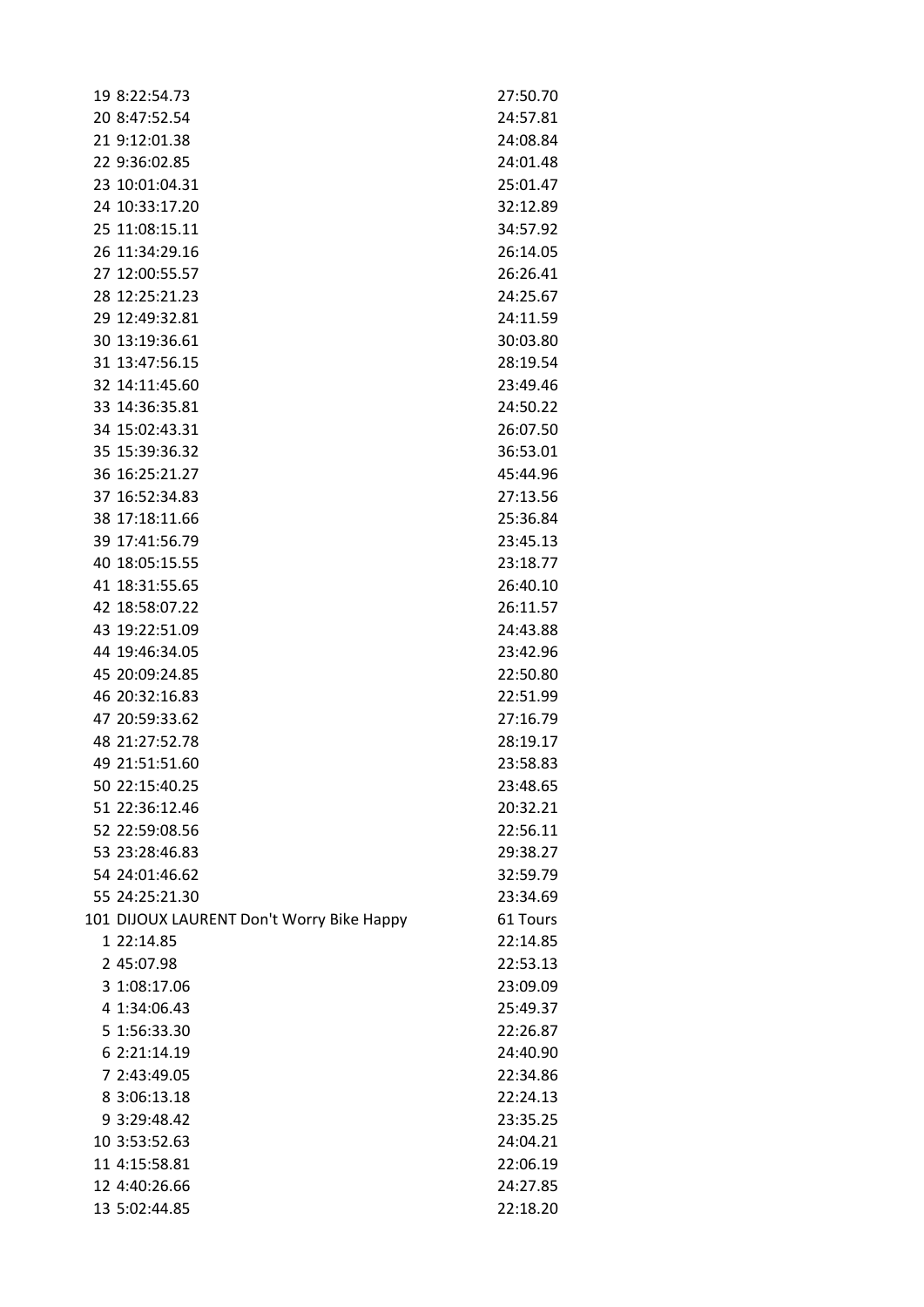| 14 5:25:30.22                    | 22:45.37 |
|----------------------------------|----------|
| 15 5:52:18.53                    | 26:48.31 |
| 16 6:16:16.99                    | 23:58.46 |
| 17 6:39:35.30                    | 23:18.31 |
| 18 7:02:40.00                    | 23:04.71 |
| 19 7:26:26.30                    | 23:46.30 |
| 20 7:50:11.36                    | 23:45.07 |
| 21 8:16:03.63                    | 25:52.27 |
| 22 8:42:51.53                    | 26:47.90 |
| 23 9:05:32.54                    | 22:41.01 |
| 24 9:29:11.69                    | 23:39.16 |
| 25 9:54:29.02                    | 25:17.33 |
| 26 10:18:33.58                   | 24:04.56 |
| 27 10:41:11.54                   | 22:37.97 |
| 28 11:04:50.14                   | 23:38.60 |
| 29 11:28:58.32                   | 24:08.18 |
| 30 11:53:03.43                   | 24:05.11 |
| 31 12:18:02.10                   | 24:58.68 |
| 32 12:43:01.46                   | 24:59.37 |
| 33 13:08:27.44                   | 25:25.98 |
| 34 13:30:52.51                   | 22:25.07 |
| 35 13:53:39.99                   | 22:47.49 |
| 36 14:20:34.97                   | 26:54.98 |
| 37 14:43:46.70                   | 23:11.74 |
| 38 15:06:31.82                   | 22:45.12 |
| 39 15:31:18.04                   | 24:46.22 |
| 40 15:54:51.34                   | 23:33.31 |
| 41 16:18:43.52                   | 23:52.18 |
| 42 16:44:31.29                   | 25:47.77 |
| 43 17:11:19.34                   | 26:48.06 |
| 44 17:36:12.47                   | 24:53.14 |
|                                  |          |
| 45 17:58:20.34                   | 22:07.87 |
| 46 18:21:27.64                   | 23:07.30 |
| 47 18:47:19.70                   | 25:52.06 |
| 48 19:09:23.65<br>49 19:31:34.29 | 22:03.96 |
|                                  | 22:10.64 |
| 50 19:55:44.75                   | 24:10.46 |
| 51 20:18:15.57                   | 22:30.82 |
| 52 20:41:45.05                   | 23:29.48 |
| 53 21:04:38.62                   | 22:53.58 |
| 54 21:26:51.47                   | 22:12.86 |
| 55 21:49:48.20                   | 22:56.74 |
| 56 22:11:33.25                   | 21:45.05 |
| 57 22:35:04.76                   | 23:31.51 |
| 58 22:57:40.00                   | 22:35.25 |
| 59 23:28:44.37                   | 31:04.37 |
| 60 24:01:45.69                   | 33:01.33 |
| 61 24:25:21.56                   | 23:35.87 |
| 102 BIGOT OLIVIER ADRENALECTRIK  | 42 Tours |
| 1 23:09.87                       | 23:09.87 |
| 2 44:27.45                       | 21:17.58 |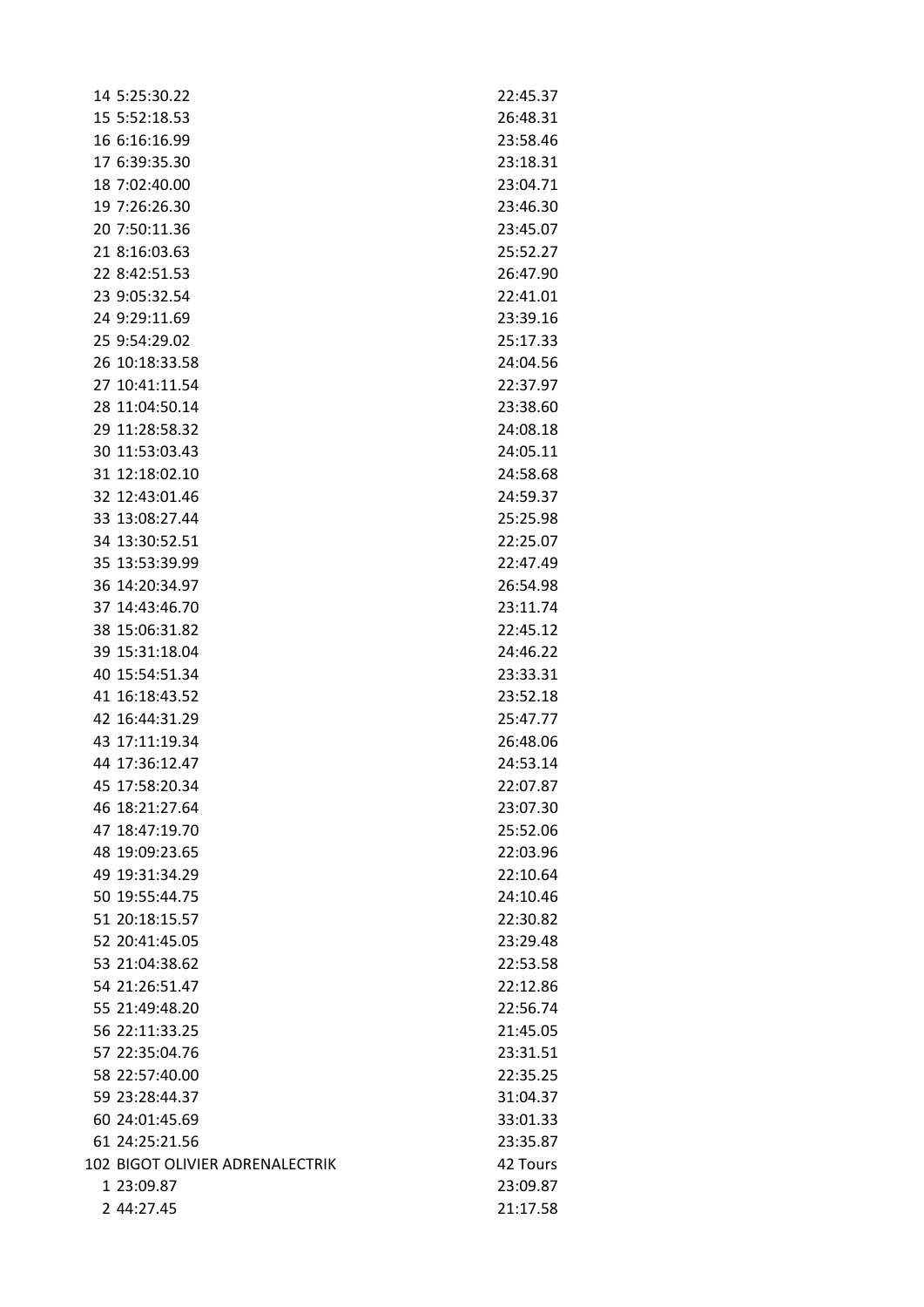| 3 1:05:36.62                 | 21:09.18 |
|------------------------------|----------|
| 4 1:27:27.15                 | 21:50.53 |
| 5 1:49:26.24                 | 21:59.10 |
| 6 2:11:30.12                 | 22:03.88 |
| 7 2:34:16.35                 | 22:46.24 |
| 8 2:54:59.30                 | 20:42.95 |
| 9 3:16:04.71                 | 21:05.42 |
| 10 3:38:31.35                | 22:26.64 |
| 11 3:59:54.28                | 21:22.93 |
| 12 4:19:11.98                | 19:17.71 |
| 13 4:39:06.22                | 19:54.24 |
| 14 5:00:17.97                | 21:11.75 |
| 15 5:20:32.67                | 20:14.71 |
| 16 5:49:12.54                | 28:39.87 |
| 17 6:12:41.79                | 23:29.26 |
| 18 6:37:07.74                | 24:25.95 |
| 19 7:00:44.51                | 23:36.77 |
| 20 7:22:52.42                | 22:07.91 |
| 21 7:48:23.40                | 25:30.99 |
| 22 8:10:16.67                | 21:53.27 |
| 23 8:35:14.63                | 24:57.97 |
| 24 8:57:29.17                | 22:14.54 |
| 25 9:18:42.51                | 21:13.34 |
| 26 9:40:30.76                | 21:48.26 |
| 27 10:02:51.11               | 22:20.35 |
| 28 10:26:38.57               | 23:47.47 |
| 29 10:46:35.32               | 19:56.75 |
| 30 11:04:45.52               | 18:10.21 |
| 31 11:26:16.96               | 21:31.44 |
| 32 11:47:54.06               | 21:37.10 |
| 33 12:10:53.81               | 22:59.76 |
| 34 12:30:30.57               | 19:36.76 |
| 35 12:52:06.43               | 21:35.87 |
| 36 13:16:11.66               | 24:05.24 |
| 37 13:39:33.45               | 23:21.79 |
| 38 14:02:52.63               | 23:19.19 |
| 39 14:24:27.76               | 21:35.13 |
| 40 14:46:47.61               | 22:19.85 |
| 41 15:11:50.70               | 25:03.09 |
| 42 15:38:34.78               | 26:44.09 |
| 103 LEBRETON DAVID CYCLOZONE | 64 Tours |
| 1 21:00.91                   | 21:00.91 |
| 2 44:50.92                   | 23:50.02 |
| 3 1:06:05.82                 | 21:14.90 |
| 4 1:26:57.73                 | 20:51.92 |
| 5 1:50:21.38                 | 23:23.65 |
| 6 2:14:08.96                 | 23:47.59 |
| 7 2:34:36.21                 | 20:27.25 |
| 8 2:55:11.03                 | 20:34.83 |
| 9 3:16:11.39                 | 21:00.36 |
| 10 3:39:09.89                | 22:58.51 |
|                              |          |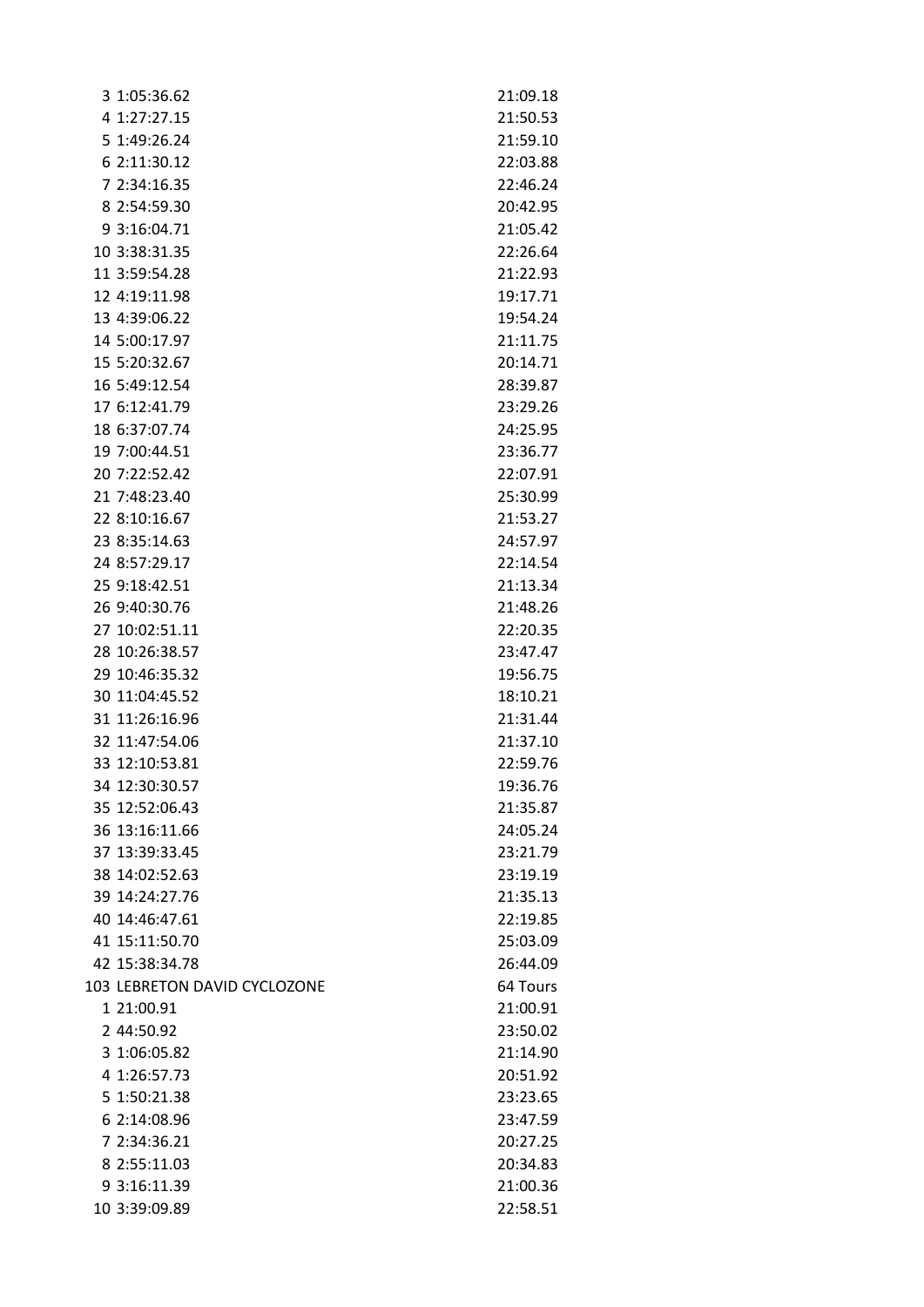| 11 3:57:57.56  | 18:47.67 |
|----------------|----------|
| 12 4:17:54.82  | 19:57.26 |
| 13 4:38:09.53  | 20:14.72 |
| 14 5:00:48.84  | 22:39.31 |
| 15 5:27:04.40  | 26:15.56 |
| 16 5:47:38.15  | 20:33.76 |
| 17 6:09:10.50  | 21:32.35 |
| 18 6:39:24.84  | 30:14.35 |
| 19 7:06:17.86  | 26:53.02 |
| 20 7:32:52.13  | 26:34.27 |
| 21 8:00:26.70  | 27:34.58 |
| 22 8:26:32.90  | 26:06.20 |
| 23 8:50:55.74  | 24:22.85 |
| 24 9:14:51.02  | 23:55.29 |
| 25 9:40:16.00  | 25:24.99 |
| 26 10:02:50.41 | 22:34.41 |
| 27 10:27:08.67 | 24:18.27 |
| 28 10:50:39.16 | 23:30.49 |
| 29 11:17:34.12 | 26:54.97 |
| 30 11:41:15.88 | 23:41.76 |
| 31 12:05:41.52 | 24:25.65 |
| 32 12:29:41.33 | 23:59.82 |
| 33 12:54:02.28 | 24:20.95 |
| 34 13:15:28.59 | 21:26.32 |
| 35 13:36:32.61 | 21:04.02 |
| 36 13:57:47.41 | 21:14.81 |
| 37 14:20:49.56 | 23:02.15 |
| 38 14:44:44.15 | 23:54.60 |
| 39 15:09:02.20 | 24:18.05 |
| 40 15:36:08.17 | 27:05.97 |
| 41 15:57:08.22 | 21:00.06 |
| 42 16:19:55.39 | 22:47.17 |
| 43 16:40:55.58 | 21:00.19 |
| 44 17:02:43.58 | 21:48.00 |
|                |          |
| 45 17:25:55.03 | 23:11.46 |
| 46 17:47:55.39 | 22:00.36 |
| 47 18:10:15.60 | 22:20.21 |
| 48 18:32:54.99 | 22:39.40 |
| 49 18:55:31.96 | 22:36.97 |
| 50 19:17:42.49 | 22:10.54 |
| 51 19:40:28.64 | 22:46.15 |
| 52 20:03:40.59 | 23:11.96 |
| 53 20:24:04.66 | 20:24.08 |
| 54 20:44:57.78 | 20:53.12 |
| 55 21:06:27.61 | 21:29.84 |
| 56 21:28:39.89 | 22:12.28 |
| 57 21:48:27.91 | 19:48.02 |
| 58 22:08:36.20 | 20:08.30 |
| 59 22:31:03.72 | 22:27.52 |
| 60 22:50:32.61 | 19:28.89 |
| 61 23:10:59.97 | 20:27.36 |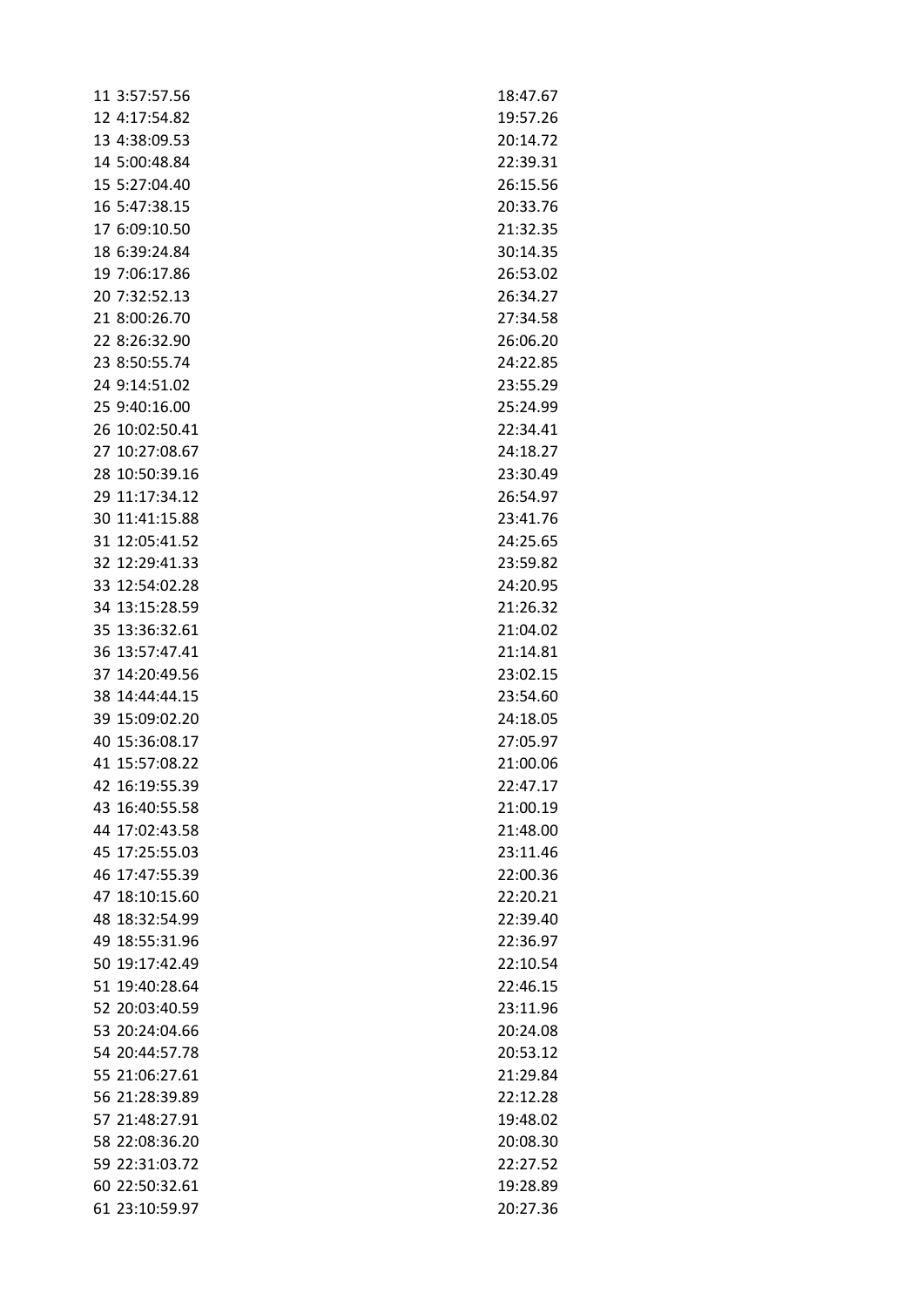| 62 23:34:09.50               | 23:09.54 |
|------------------------------|----------|
| 63 23:58:51.80               | 24:42.30 |
| 64 24:22:34.88               | 23:43.09 |
| 104 Venzi Jeremy Loisibike 1 | 65 Tours |
| 1 20:53.19                   | 20:53.19 |
| 2 43:14.18                   | 22:21.00 |
| 3 1:04:39.98                 | 21:25.80 |
| 4 1:26:44.67                 | 22:04.69 |
| 5 1:49:31.22                 | 22:46.56 |
| 6 2:11:28.59                 | 21:57.37 |
| 7 2:34:38.57                 | 23:09.99 |
| 8 2:56:33.18                 | 21:54.61 |
| 9 3:19:41.21                 | 23:08.04 |
| 10 3:41:23.88                | 21:42.68 |
| 11 4:03:31.09                | 22:07.21 |
| 12 4:25:20.70                | 21:49.62 |
| 13 4:50:01.02                | 24:40.33 |
| 14 5:12:13.57                | 22:12.55 |
| 15 5:29:40.69                | 17:27.13 |
| 16 5:55:57.89                | 26:17.20 |
| 17 6:24:11.93                | 28:14.05 |
| 18 6:49:35.41                | 25:23.49 |
| 19 7:13:14.26                | 23:38.85 |
| 20 7:39:23.04                | 26:08.78 |
| 21 7:59:28.59                | 20:05.56 |
| 22 8:19:20.50                | 19:51.91 |
| 23 8:41:44.96                | 22:24.46 |
| 24 9:04:23.23                | 22:38.27 |
| 25 9:26:49.64                | 22:26.42 |
| 26 9:52:13.73                | 25:24.10 |
| 27 10:15:29.26               | 23:15.54 |
| 28 10:38:53.69               | 23:24.44 |
| 29 10:57:04.14               | 18:10.45 |
| 30 11:16:18.10               | 19:13.96 |
| 31 11:34:28.40               | 18:10.31 |
| 32 11:57:32.74               | 23:04.35 |
| 33 12:21:23.64               | 23:50.90 |
| 34 12:49:50.97               | 28:27.34 |
| 35 13:15:35.32               | 25:44.35 |
| 36 13:38:23.56               | 22:48.24 |
| 37 14:07:00.05               | 28:36.50 |
| 38 14:24:59.18               | 17:59.13 |
| 39 14:44:08.21               | 19:09.04 |
| 40 15:03:59.98               | 19:51.78 |
| 41 15:23:01.46               | 19:01.48 |
| 42 15:47:03.62               | 24:02.17 |
| 43 16:10:47.29               | 23:43.67 |
| 44 16:34:27.28               | 23:40.00 |
| 45 16:59:21.56               | 24:54.29 |
| 46 17:21:02.72               | 21:41.16 |
| 47 17:43:13.57               | 22:10.85 |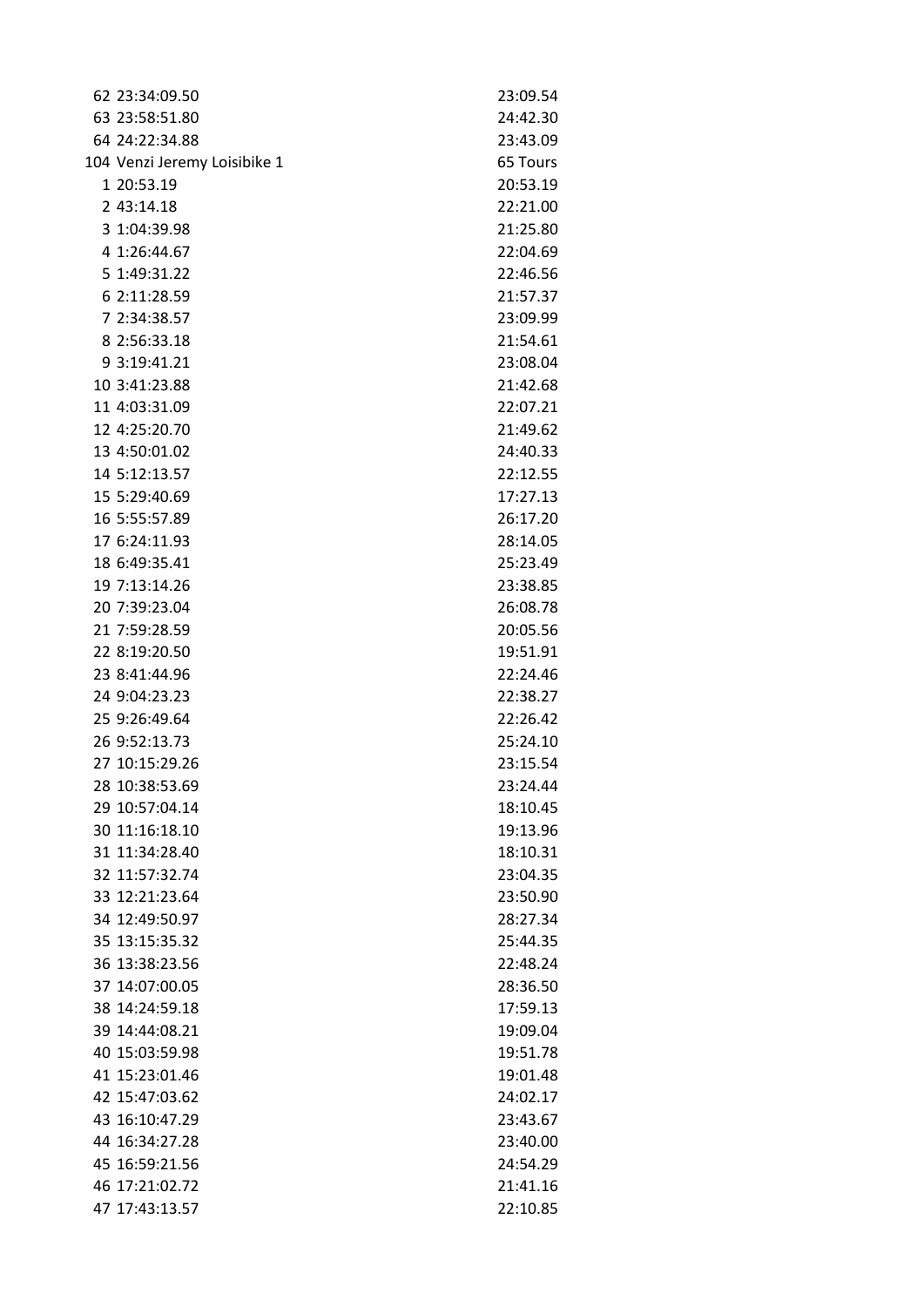| 48 18:02:30.02                       | 19:16.45 |
|--------------------------------------|----------|
| 49 18:21:27.28                       | 18:57.27 |
| 50 18:44:11.20                       | 22:43.93 |
| 51 19:05:58.37                       | 21:47.17 |
| 52 19:27:54.29                       | 21:55.92 |
| 53 19:49:11.97                       | 21:17.69 |
| 54 20:12:47.05                       | 23:35.08 |
| 55 20:34:33.11                       | 21:46.06 |
| 56 20:56:57.05                       | 22:23.95 |
| 57 21:15:13.86                       | 18:16.81 |
| 58 21:34:03.51                       | 18:49.66 |
| 59 21:55:07.45                       | 21:03.94 |
| 60 22:17:36.59                       | 22:29.14 |
| 61 22:40:00.66                       | 22:24.07 |
| 62 23:01:14.14                       | 21:13.49 |
| 63 23:22:59.09                       | 21:44.95 |
| 64 23:41:06.98                       | 18:07.90 |
| 65 24:02:52.13                       | 21:45.15 |
| 105 Perochau Jean Pierre Loisibike 2 | 55 Tours |
| 1 24:29.11                           | 24:29.11 |
| 2 48:55.01                           | 24:25.91 |
| 3 1:17:14.72                         | 28:19.71 |
| 4 1:40:55.82                         | 23:41.10 |
| 5 2:10:31.02                         | 29:35.20 |
| 6 2:34:46.95                         | 24:15.93 |
| 7 3:00:08.03                         | 25:21.09 |
| 8 3:28:47.20                         | 28:39.17 |
| 9 3:56:16.22                         | 27:29.03 |
| 10 4:19:07.47                        | 22:51.25 |
| 11 4:41:01.23                        | 21:53.77 |
| 12 5:05:13.39                        | 24:12.16 |
| 13 5:32:24.81                        | 27:11.43 |
| 14 6:03:18.46                        | 30:53.65 |
| 15 6:31:59.50                        | 28:41.05 |
| 16 7:04:37.59                        | 32:38.09 |
| 17 7:32:57.65                        | 28:20.06 |
| 18 8:01:25.69                        | 28:28.05 |
| 19 8:29:53.05                        | 28:27.37 |
| 20 8:56:59.61                        | 27:06.57 |
| 21 9:25:47.59                        | 28:47.98 |
| 22 9:49:34.57                        | 23:46.99 |
| 23 10:14:16.13                       | 24:41.56 |
| 24 10:47:20.04                       | 33:03.92 |
| 25 11:23:15.60                       | 35:55.56 |
| 26 11:49:23.91                       | 26:08.32 |
| 27 12:16:22.10                       | 26:58.19 |
| 28 12:42:34.01                       | 26:11.91 |
| 29 13:06:17.51                       | 23:43.50 |
| 30 13:31:26.11                       | 25:08.61 |
| 31 14:00:56.69                       | 29:30.58 |
| 32 14:43:28.21                       | 42:31.52 |
|                                      |          |